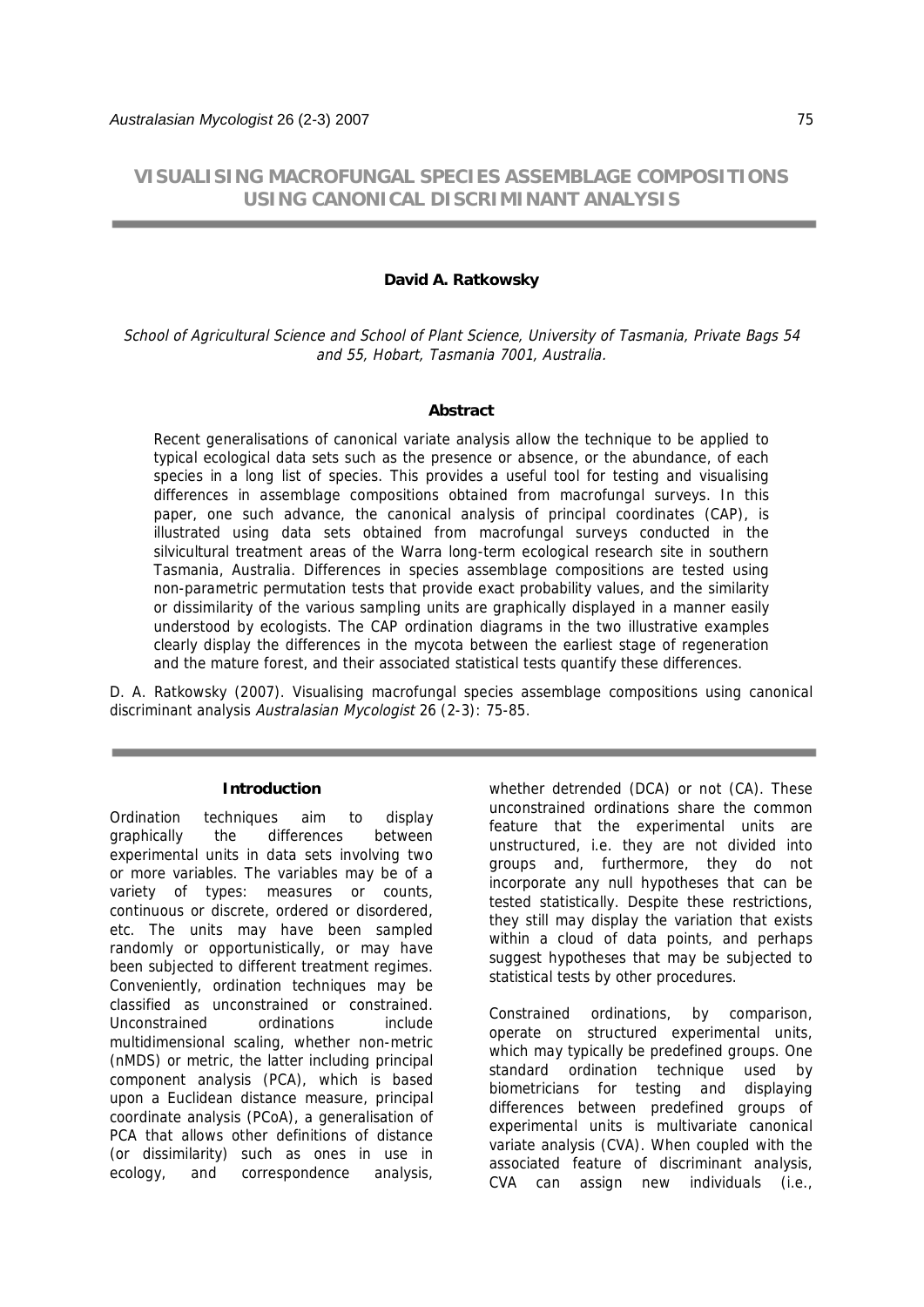experimental units) to the group to which they are closest, using discriminant functions based upon a linear combination of a set of explanatory variables. Traditionally, these statistical techniques have necessarily been limited to variables that follow multivariate normal distributions, making them unsuitable for ecological data arising from inventory sampling, where the presence or absence, or abundance, of each species in a list of species often forms the raw data set. A further constraint imposed by the traditional CVA is that the number of variables must be less than the number of observations. This may not apply to ecological data sets where the variables are species, the lists often being many times longer than the number of observations (e.g., the total number of visits made to the sampling units).

Anderson and Willis (2003) recognised the need for a flexible method of constrained ordination that could be applied to any distance or dissimilarity measure, so that the limitations imposed by the traditional CVA could be overcome. This was achieved by coupling metric principal coordinate analysis (PCoA), which allows any definition of distance or dissimilarity, with CVA to produce canonical analysis of principal coordinates (CAP). That coupling leads to two pathways, one of which is a canonical discriminant analysis, which tests hypotheses concerning groups, and the other is a canonical correlation analysis, which tests hypotheses regarding relationships with additional sets of quantitative predictor variables such as environmental or genetic factors or measures. It is the first use of CAP with which the present communication is concerned. The mathematical details behind CAP are given in Anderson and Robinson (2003), whereas the ecological perspective is provided in Anderson and Willis (2003). Both papers offer practical examples drawn from sampling fish assemblages in a marine reserve. To date, applications in which CAP has been used for data on fungi are rare, although two recent papers (Bastias et al. 2006a, 2006b) applied CAP to data obtained from fungal DNA from forest plots that had different prescribed burning treatments to test whether the burning regimes altered soil and ectomycorrhizal fungal community structure. In the present paper, examples are drawn

from macrofungal surveys in forests subjected to different silvicultural treatments and the examples contrast unconstrained and constrained ordinations of the data. In particular, CAP tests the null hypothesis that there are no differences between fungi in forests subjected to different silvicultural treatments or visited at different times of the year.

# **Materials and Methods**

The present paper illustrates the application of CAP to macrofungal species assemblages. It contrasts the ordination diagrams from CAP with those from an unconstrained ordination. PCoA. Although other unconstrained ordinations could be used, for example nMDS, the latter is not an objective procedure, relying on random starting points and a selection of one solution amongst many based upon the minimisation of the "stress" criterion. This lack of objectivity means that different implementations of nMDS may result in different ordination diagrams. In contrast, PCoA as originally devised by Gower (1966) is an objective procedure that should produce the same ordination diagrams irrespective of which computer package computes them. Moreover, PCoA is the starting point for a CAP analysis, so that a single computer run will produce both a PCoA and CAP analysis if the appropriate options are chosen.

The examples are drawn from two surveys conducted at the Warra LTER (long-term ecological research) site in southern Tasmania. The first survey involved a comparison between macrofungal species in a regenerating coupe after a clearfelled, burnt and sown (CBS) silvicultural treatment had been applied, and in a mature forest in close proximity to the CBS coupe (Gates et al. 2005). 307 species were found in the two coupes. The second survey also involved a comparison of silvicultural treatments, in this case between 387 macrofungal species found collectively in an "aggregated retention" coupe and in a mature forest (Gates and Ratkowsky 2006). In this aggregated retention coupe, the trees in ca. 70% of the area were harvested, followed by a low intensity burn to stimulate regeneration. No artificial sowing of seeds took place. The remaining 30% of the area was retained in eight islands, of which three were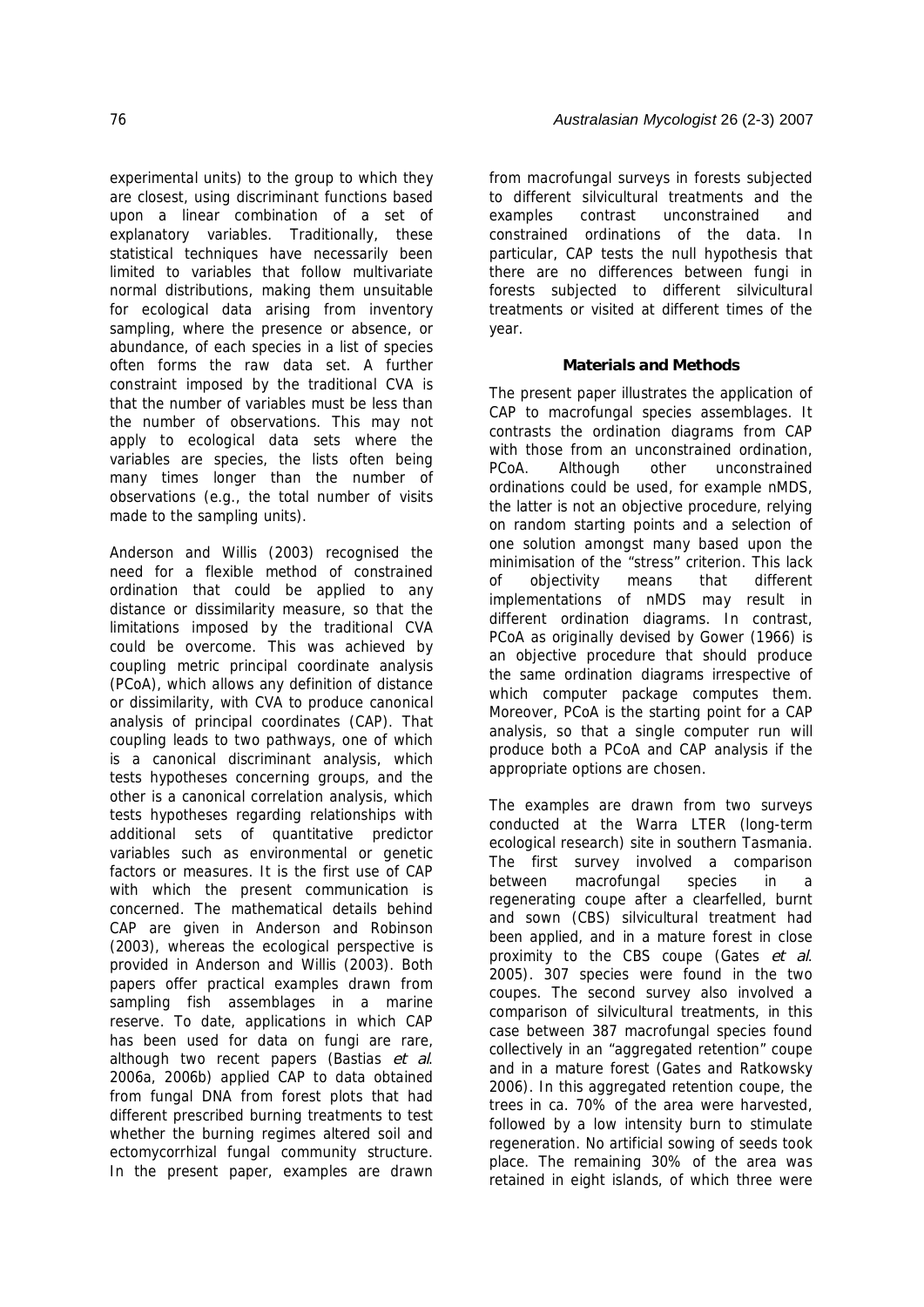| Survey                                                          | Autumn | Winter | <b>Spring</b> | <b>Summer</b> |  |  |  |  |
|-----------------------------------------------------------------|--------|--------|---------------|---------------|--|--|--|--|
|                                                                 |        |        |               |               |  |  |  |  |
| see Gates et al. 2005, Gates and Ratkowsky 2006, respectively). |        |        |               |               |  |  |  |  |

**Table 1.** Number of visits to the experimental units of each coupe in each of the two surveys (for more details,

| Survey | Autumn<br>(Mar-May) | Winter<br>(Jun-Aug) | <b>Spring</b><br>(Sep-Nov) | <b>Summer</b><br>(Dec-Feb) |
|--------|---------------------|---------------------|----------------------------|----------------------------|
| First  |                     |                     |                            |                            |
| Second |                     |                     |                            |                            |

surveyed for fungi. Separate lists were made of the fungi in the harvested and unharvested portions of the aggregated retention coupe, so that together with the mature forest, three distinct groups of experimental units could be compared. For comparability, the total length of the transect within the three groups was approximately equal. It was hypothesised that the fungi in the harvested portions of the aggregated retention coupe would be very distinct from the fungi in the unharvested islands and in the mature forest, with the latter two units showing some degree of similarity as the mature forest and the aggregated retention coupe were adjacent to one another and were of the same forest type.

In both surveys, multiple visits were made in all four seasons, providing some degree of replication, although the replication was pseudoreplication (see Hurlbert 1984) and an unequal number of visits was made. Nevertheless, this replication made it possible to test for coupe differences or seasonal differences using CAP by means of a permutation test and also to test for misclassifications using its "leave-one-out" allocation procedure. Table 1 summarises the number of visits made during each season. In both surveys, visits to each sampling unit in each coupe were made on the same day, thereby eliminating biases that would occur had this not been possible.

In both surveys, fungal species records from each visit were converted to presence/absence and Bray-Curtis dissimilarities were used, without standardisation or transformation.

# **Results**

## **First Warra survey:**

Figs 1 and 2 display the first two principal coordinate axes of a PCoA analysis and the first two canonical axes of a CAP analysis for

the first Warra survey, respectively. The first axis in both diagrams clearly separates the fungal assemblages in the two coupes, with the points from the harvested coupe (H) all having positive scores, and the points from the mature forest (M) all having negative scores. The second axis in both procedures has only partial success in separating the sampling units with respect to seasonal effects, but almost succeeds for the mature forest using the CAP analysis. Plotting the third canonical axis from CAP (not shown) confirms the separation of the assemblage compositions in the four seasons within the mature forest, as the third axis clearly separates the spring from the summer results. Within the harvested coupe, the separation remains unclear. Note that in some instances there are fewer points in Figs 1-2 for a combination of coupe and season than the number of visits given in Table 1 indicate, e.g. four points for the regenerating coupe in summer compared to six visits actually made. This was caused by the fact that there were no fungi observed during some visits to that coupe, these "zero lists of species" occasionally occurring during the drier months.

The PCoA axes presented in Fig. 1 display information about the similarities between individual visits, but do not quantify differences between groupings. As PCoA is unconstrained, there are no tests of significance embodied in the procedure. CAP, on the other hand, provides an exact test of the null hypothesis that there are no differences between the eight groups formed by combining coupe and seasonal effects, using random permutations. The P-value obtained from the permutation test performed by CAP was P=0.00020 using 4999 permutations. Since  $1/(4999 + 1) = 0.00020$ , this means that no randomly permuted data set had a more contrastingly different macrofungal species assemblage than that of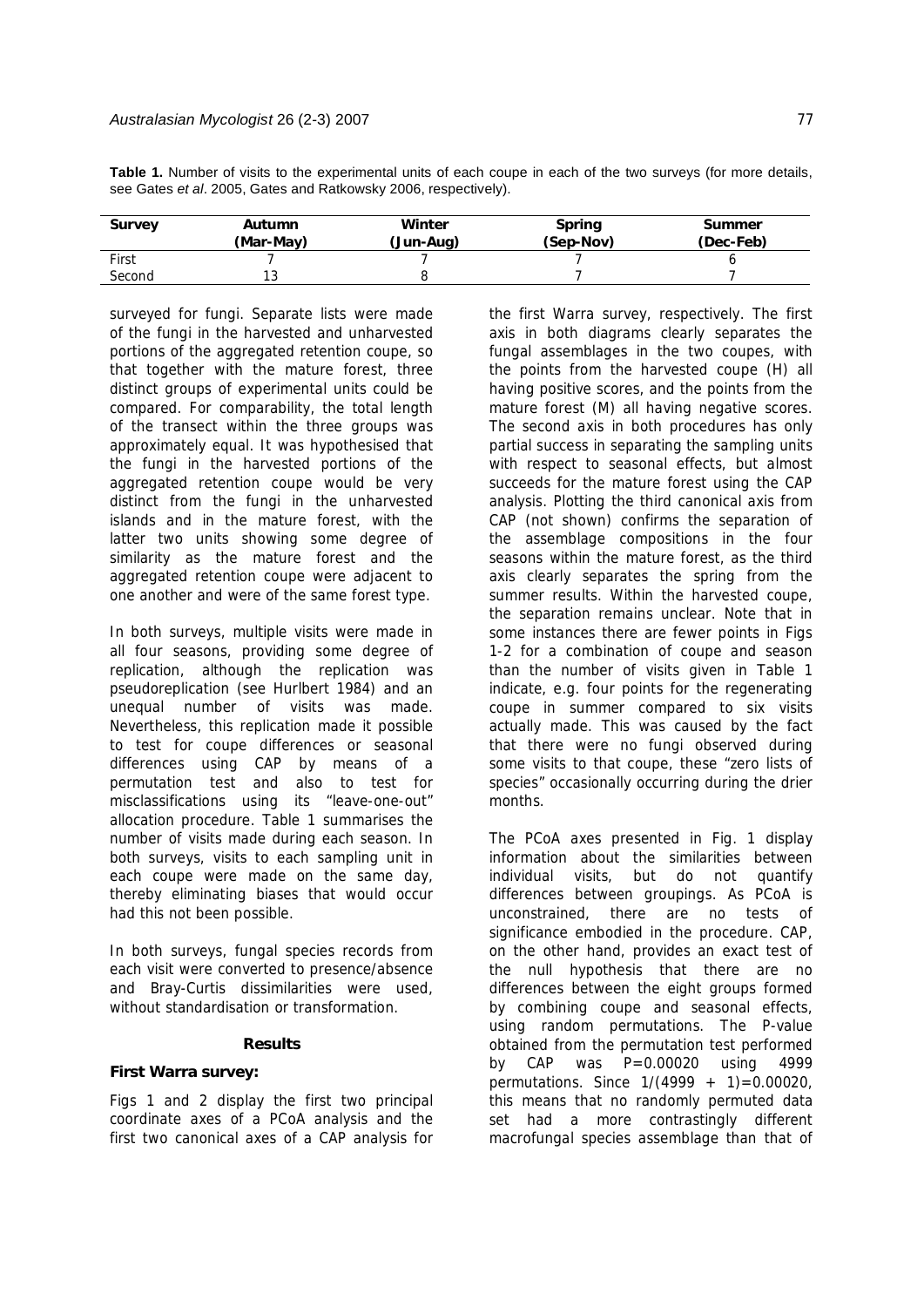

**Figure 1.** The first two principal coordinates of the PCoA analysis, first Warra survey.



**Figure 2.** The first two canonical axes of the CAP analysis, first Warra survey.

[Note: In Figs 1 & 2, the first letter represents the plot (H=CBS coupe; M=mature forest) and the next two letters represent season (Au=autumn; Wi=winter; Sp=spring; Su=summer)].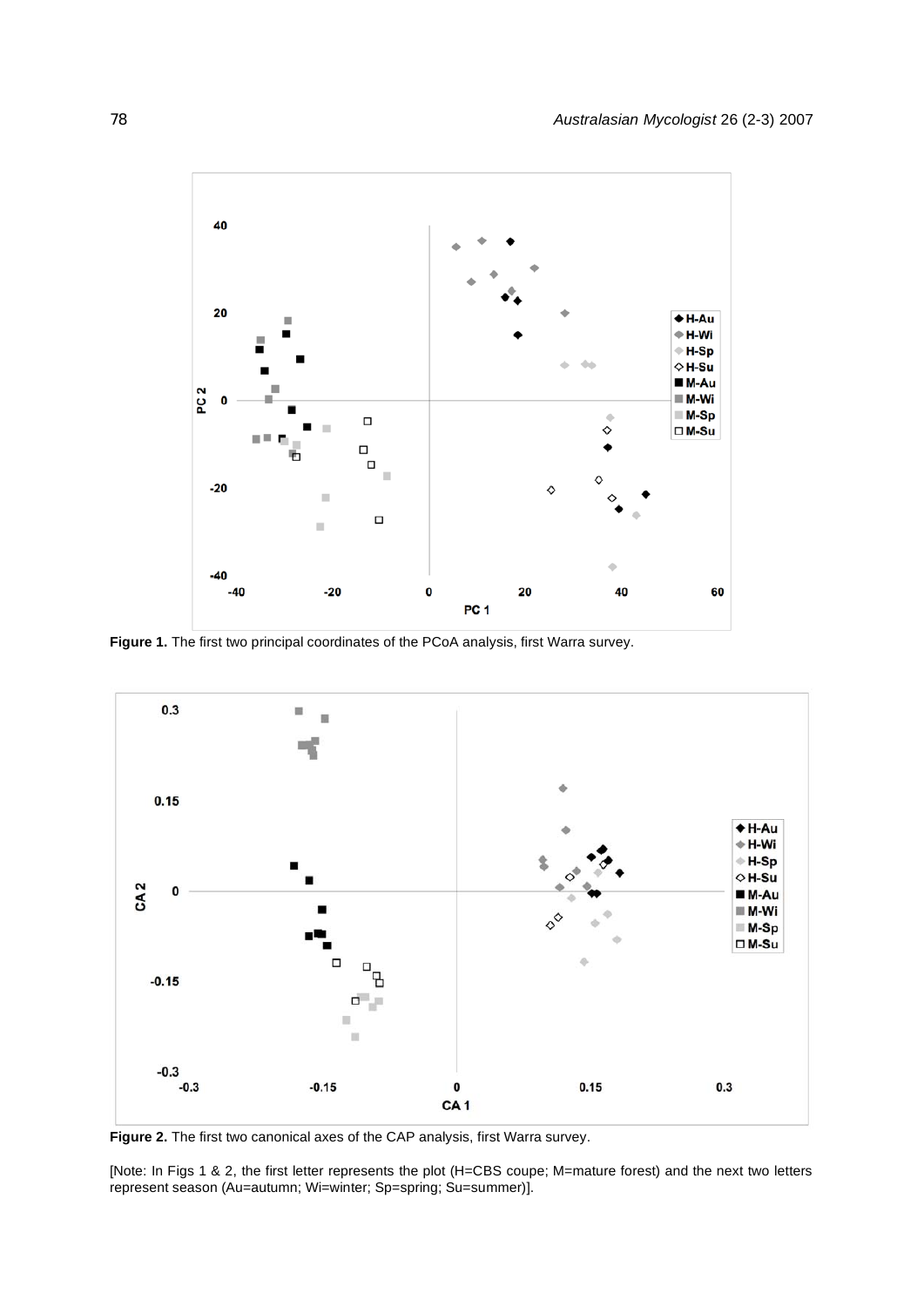| Original   | Classified into groups             |            |            |            |     |          |            |          |       |          |
|------------|------------------------------------|------------|------------|------------|-----|----------|------------|----------|-------|----------|
| group      | HAu                                | <b>HWi</b> | <b>HSp</b> | <b>HSu</b> | MAu | MWi      | <b>MSp</b> | MSu      | Total | %correct |
| <b>HAu</b> | 4                                  |            |            |            | 0   | 0        | $\Omega$   | $\Omega$ |       | 57.1%    |
| <b>HWi</b> | 0                                  |            | 0          | 0          | 0   | 0        | 0          | $\Omega$ |       | 100%     |
| <b>HSp</b> |                                    | 0          | 4          |            | 0   | $\Omega$ | 0          | $\Omega$ | 6     | 66.7%    |
| <b>HSu</b> | $\Omega$                           | 0          | 0          | 4          | 0   | 0        | 0          | 0        | 4     | 100%     |
| <b>MAu</b> | $\Omega$                           | $\Omega$   | $\Omega$   | $\Omega$   |     | 0        | 0          | $\Omega$ |       | 100%     |
| MWi        | $\Omega$                           | $\Omega$   | 0          | $\Omega$   | 0   | 6        |            | 0        |       | 85.7%    |
| <b>MSp</b> | $\Omega$                           |            | 0          | $\Omega$   | 0   |          | 4          | 0        | 6     | 66.7%    |
| MSu        | $\Omega$                           | 0          | 0          | 0          |     | 0        | 0          | 4        | 5     | 80.0%    |
|            | Total correct = $40/49 = 81.6\%$   |            |            |            |     |          |            |          |       |          |
|            | Misclassification error = $18.4\%$ |            |            |            |     |          |            |          |       |          |

**Table 2**. Classification table, first Warra survey, showing the reclassification of the original visits into groups, and the success and misclassification rates of the CAP analysis.

[Note: The first letter represents the plot (H=CBS coupe; M=mature forest) and the next two letters represent season (Au=autumn; Wi=winter; Sp=spring; Su=summer)].

**Table 3**. Selected list of species occurring at least seven times and only in one or other of the two coupes, first Warra survey.

| Species exclusive to the Clearfelled, Burnt,<br>Sown regenerating coupe | Species exclusive to the unharvested<br>mature forest                |
|-------------------------------------------------------------------------|----------------------------------------------------------------------|
| <i>Bovista brunnea</i> Berk.                                            | Ascocoryne sarcoides (Jacq.) J.W.Groves & D.E.Wilson                 |
| Galerina nana (Petri) Kühner                                            | Auriscalpium 'warrensis'                                             |
| Gerronema 'pink-buff'                                                   | Chondrostereum purpureum (Pers.) Pouzar                              |
| Gymnopus 'dark brown, hygrophanous'                                     | Dermocybe kula Grgur.                                                |
| <i>Psilocybe</i> 'dark brown, pellucid, in moss'                        | Galerina 'small, umbonate with sphaeropedunculate<br>cheilocystidia' |
| Pycnoporus coccineus (Fr.) Bondartsev & Singer                          | Hydnum repandum L.: Fr.                                              |
| Schizophyllum commune Fr.:Fr.                                           | Lactarius clarkeae Cleland                                           |
| Scutellinia aff. margaritacea (Berk. ex Cooke) O.Kuntze                 | Lactarius stenophyllus Berk.                                         |
| Stereum ochraceoflavum (Schwein.) Sacc.                                 | <i>Marasmiellus affixus</i> (Berk.) Singer                           |
| Trametes versicolor (L.:Fr.) Lloyd                                      | <i>Mycena albidocapillaris</i> Grgur. & T.W.May                      |
|                                                                         | <i>Phellodon niger</i> (Fr.: Fr.) P.Karst.                           |
|                                                                         | <i>Ryvardenia campyla</i> (Berk.) Rajchenb.                          |

the original data set. Therefore, one would be justified in concluding that there are at least some significant differences among the eight groups. Using a leave-one-out approach (see Appendix A of Anderson and Willis 2003 for the details), one can take each of the original visits in turn and determine to which of the eight groups its fungal assemblage is closest. The result of this reclassification is presented in Table 2. Only one misclassification occurred

between coupes, with one of the spring visits to the mature forest being classified as a winter visit to the regenerating coupe. All the other misclassifications occurred within the same coupe, with some assignments of the seasons being erroneous. Overall, the classification success rate was 81.6% (Table 2). For completely random data, the classification success would be expected to be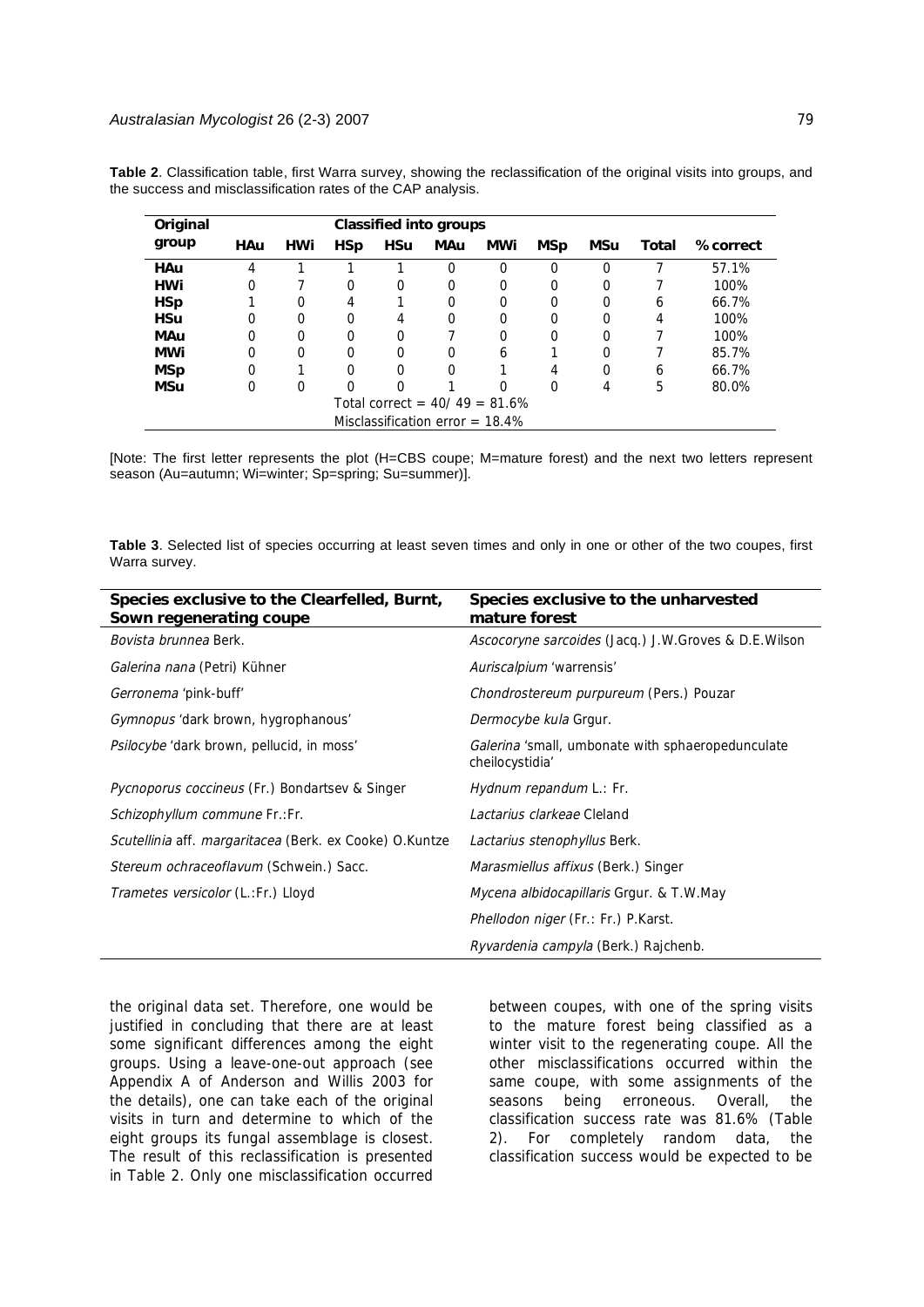only  $100/8 = 12.5\%$ , suggesting that the groups are different.

Some of the more notable differences between the species of fungi in the two coupes are summarised in Table 3, which includes a selection of the most frequently occurring species that were found only in one or the other of the two coupes. The entries in each column comprise species that occurred exclusively within the coupe indicated, and were obtained directly from lists of the 307 fungal species in the database. Alternatively, one may employ the correlations between each of the species and the canonical axes that are part of the output of CAP to assist in interpreting the axes. However, such correlations are often not readily interpretable, as the axes maximise the separation between all eight groups, not just the major groupings, and recourse to the original data is often a better option. A full list of the 307 fungal species may be found in Gates et al. (2005).

## **Second Warra survey:**

For the data set from the second Warra survey, Figs 3 and 4 display the first two principal coordinate axes of a PCoA analysis and the first two canonical axes of a CAP analysis, respectively. In both ordinations, the first axis clearly separates the harvested portions (H) of the aggregated retention coupe from the unharvested islands (U) and from the mature forest (M), but the two uncut areas are not separated on that axis. The second principal coordinate axis of PCoA (Fig. 3) does not succeed in separating those sampling units, but the second canonical axis of CAP (Fig. 4) appears to largely separate them, a fact that can be confirmed from an examination of the classification matrix (Table 4), which uses a leave-one-out allocation procedure to determine to which of the 12

experimental units (i.e. combinations of the parts of the coupe and season) each species list is the most similar.

From Table 4, it is seen that misclassifications among the major sampling units are rare, with only two visits being reclassified wrongly to a major sampling unit. No misclassifications of visits to the harvested coupe (H), or to the mature forest (M), occurred, the two misclassifications being for visits to the unharvested portion (U) of the aggregated retention coupe, both of which were mistakenly reclassified by the discriminant functions as visits to the mature forest. Aside from these two, all other misclassifications were between seasons within the same coupe. As the total misclassification error was 34%, erroneous assignments to season were more frequent than in the first Warra survey.

The P-value obtained from the permutation test performed by CAP was  $P=0.00020$  when the number of permutations used was 4999, so that, in common with the first Warra survey, no randomly permuted data set had a more extreme macrofungal species assemblage than that of the original data set.

Table 5 summarises some of the most notable differences between the species of fungi in the two coupes, the list including a selection of the most frequently occurring species. The entries in the first column comprise species that occurred only in either the mature forest or the uncut portion of the aggregated retention coupe, or both, whereas the second column lists species that occurred only in the harvested areas of the aggregated retention coupe. The full list of 387 macrofungal species, and the coupes, habitats and substrates on which they occurred, is given in Gates and Ratkowsky (2006).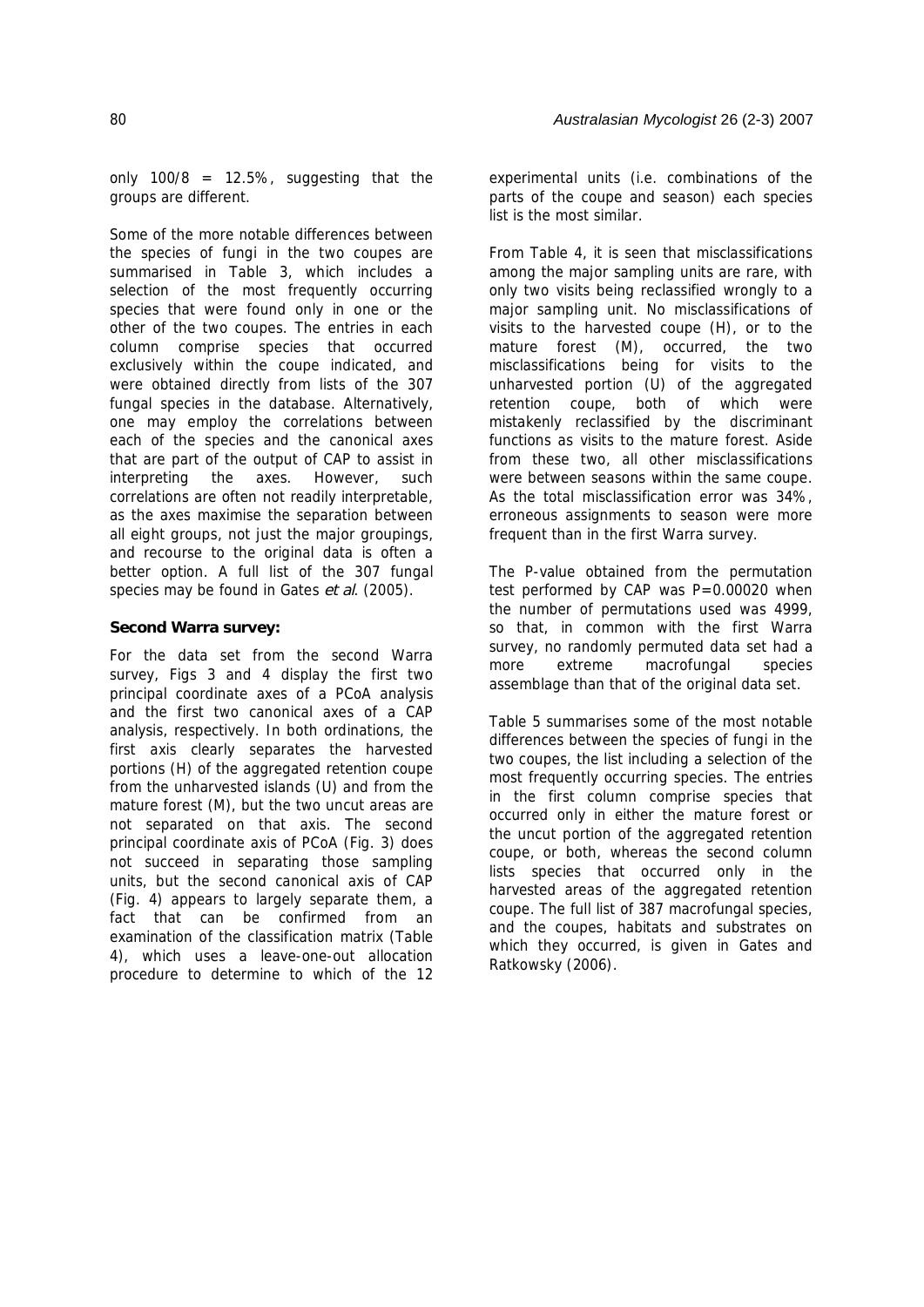

**Figure 3.** The first two principal coordinates of the PCoA analysis, second Warra survey.



**Figure 4.** The first two canonical axes of the CAP analysis, second Warra survey.

[Note: In Figs 3 & 4, the first letter represents the plot (H=harvested portion of aggregated retention coupe; M=mature forest; U=unharvested portion of aggregated retention coupe) and the next two letters represent season (Au=autumn; Wi=winter; Sp=spring; Su=summer)].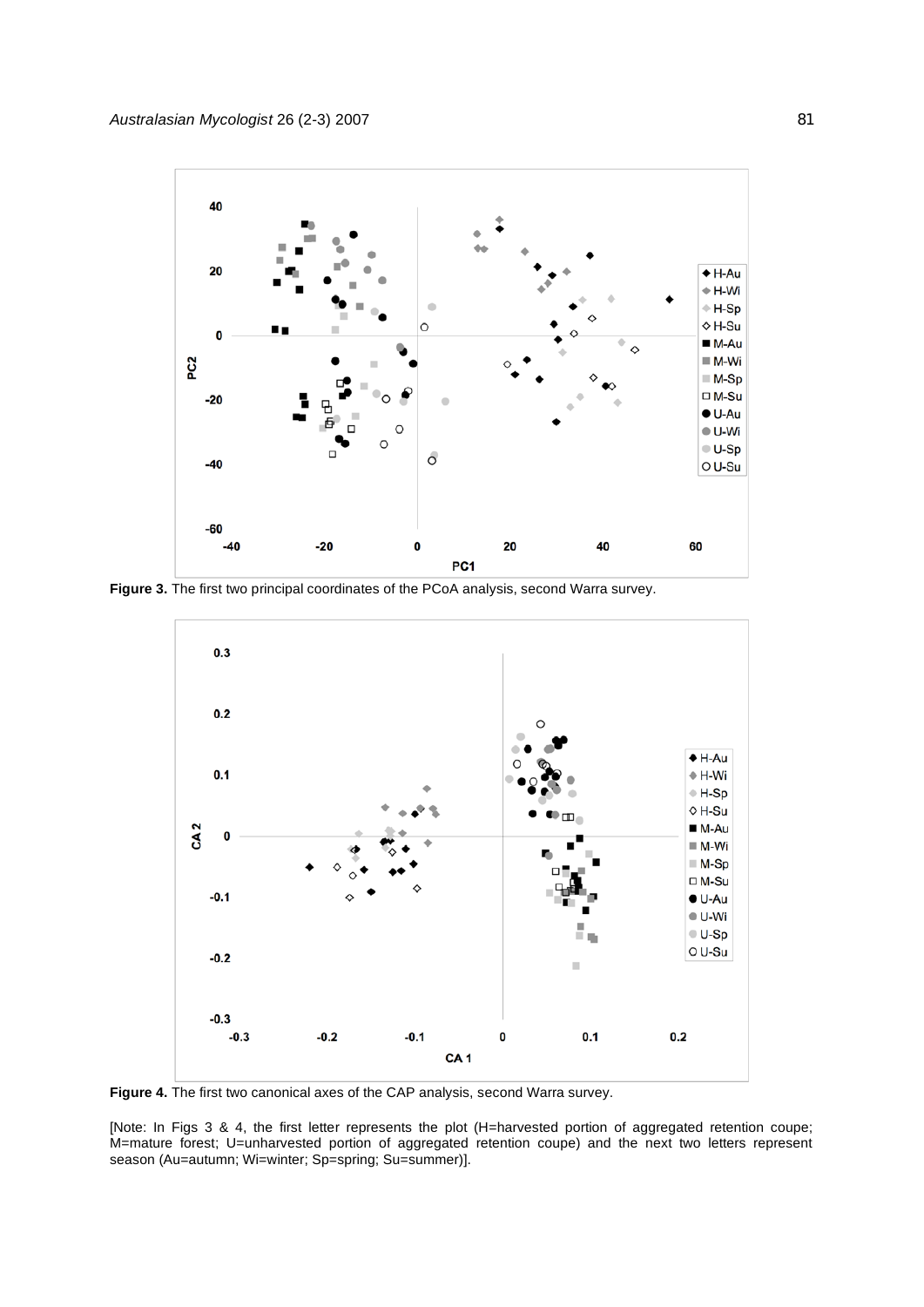| Original                          |            | <b>Classified into groups</b> |            |             |            |                                    |            |          |            |             |             |                |       |                 |
|-----------------------------------|------------|-------------------------------|------------|-------------|------------|------------------------------------|------------|----------|------------|-------------|-------------|----------------|-------|-----------------|
| group                             | <b>HAu</b> | <b>HWi</b>                    | <b>HSp</b> | <b>HSu</b>  | <b>MAu</b> | <b>MWi</b>                         | <b>MSp</b> | MSu      | <b>UAu</b> | <b>UWi</b>  | <b>USp</b>  | <b>USu</b>     | Total | <b>%correct</b> |
| <b>HAu</b>                        | 6          | 2                             |            | 4           | 0          | 0                                  | 0          | 0        | $\Omega$   | $\Omega$    | $\Omega$    | 0              | 13    | 46.2%           |
| <b>HWi</b>                        | $\Omega$   | 8                             | 0          | 0           | 0          | 0                                  | 0          | 0        | 0          | 0           | $\Omega$    | 0              | 8     | 100.0%          |
| <b>HSp</b>                        |            |                               | 3          | 2           | 0          | 0                                  | 0          | 0        | $\Omega$   | 0           | $\Omega$    | 0              |       | 42.9%           |
| <b>HSu</b>                        | 0          | $\Omega$                      | 2          | 4           | 0          | 0                                  | 0          | 0        | 0          | $\mathbf 0$ | $\Omega$    | 0              | 6     | 66.7%           |
| <b>MAu</b>                        | 0          | 0                             | $\Omega$   | $\Omega$    | 11         |                                    | 0          |          | $\Omega$   | 0           | $\Omega$    | 0              | 13    | 84.6%           |
| MWi                               | 0          | $\mathbf 0$                   | 0          | 0           |            |                                    | 0          | 0        | 0          | $\mathbf 0$ | $\mathbf 0$ | 0              | 8     | 87.5%           |
| <b>MSp</b>                        | 0          | $\mathbf 0$                   | 0          | 0           | 0          |                                    | 3          | 3        | 0          | 0           | 0           | 0              |       | 42.9%           |
| <b>MSu</b>                        | 0          | $\Omega$                      | 0          | 0           | 0          | 0                                  |            | 6        | 0          | $\Omega$    | $\Omega$    | 0              |       | 85.7%           |
| <b>UAu</b>                        | 0          | 0                             | $\Omega$   | $\Omega$    |            | 0                                  | 0          | 0        | 9          |             |             |                | 13    | 69.2%           |
| <b>UWi</b>                        | 0          | 0                             | 0          | 0           | 0          | 0                                  | 0          | 0        |            | 5           | 2           | 0              | 8     | 62.5%           |
| <b>USp</b>                        | 0          | $\mathbf 0$                   | 0          | 0           | $\Omega$   | 0                                  |            | 0        | $\Omega$   |             | c<br>3      | $\overline{2}$ |       | 42.9%           |
| <b>USu</b>                        | $\Omega$   | $\Omega$                      | 0          | $\mathbf 0$ | $\Omega$   | 0                                  | 0          | $\Omega$ | 3          | $\Omega$    | $\Omega$    | 3              | 6     | 50.0%           |
| Total correct = $68/103 = 66.0\%$ |            |                               |            |             |            |                                    |            |          |            |             |             |                |       |                 |
|                                   |            |                               |            |             |            | Misclassification error = $34.0\%$ |            |          |            |             |             |                |       |                 |

**Table 4**. Classification table, second Warra survey, showing the reclassification of the original visits into groups, and the success and misclassification rates of the CAP analysis.

[Note: The first letter represents the plot (H=harvested portion of aggregated retention coupe; M=mature forest; U=unharvested portion of aggregated retention coupe) and the next two letters represent season (Au=autumn; Wi=winter; Sp=Spring; Su=summer)].

**Table 5**. Species occurring at least 10 times and only in the mature forest and/or in the uncut parts of the aggregated retention coupe versus those in the harvested parts of the aggregated retention coupe, second Warra survey.

| Species exclusive to the mature and/or                                | Species exclusive to the harvested areas                                           |  |  |  |  |  |  |
|-----------------------------------------------------------------------|------------------------------------------------------------------------------------|--|--|--|--|--|--|
| uncut forest                                                          |                                                                                    |  |  |  |  |  |  |
| Boletellus obscurecoccineus (Höhn.) Singer                            | Aleuria aurantia (Pers.) Fuckel                                                    |  |  |  |  |  |  |
| Cantharellus concinnus Berk.                                          | Byssomerulius corium (Pers.: Fr.) Parmasto                                         |  |  |  |  |  |  |
| Cortinarius 'C48, lilac and brown, Phlegmacium'                       | Coprinellus angulatus (Peck) Redhead, Vilgalys &<br>Moncalvo                       |  |  |  |  |  |  |
| Cortinarius 'C62, varnished, golden brown with sharp<br>reddish umbo' | Galerina nana (Petri) Kühner                                                       |  |  |  |  |  |  |
| Entoloma austroprunicolor G. Gates & Noordel.                         | Loreleia marchantiae (Singer & Clémençon) Redhead,<br>Moncalvo, Vilgalys & Lutzoni |  |  |  |  |  |  |
| Galerina 'small, umbonate with sphaeropedunculate<br>cheilocystidia'  | Lyophyllum 'small, brown'                                                          |  |  |  |  |  |  |
| Lactarius clarkeae Cleland                                            | Mycena 'brown striate, becoming sulcate'                                           |  |  |  |  |  |  |
| Lactarius eucalypti O.K. Mill. & R.N. Hilton                          | Pholiota highlandensis (Peck) A.H. Sm. & Hesler                                    |  |  |  |  |  |  |
| Marasmiellus affixus (Berk.) Singer                                   | Pycnoporus coccineus (Fr.) Bondartsev & Singer                                     |  |  |  |  |  |  |
| Mycena interrupta (Berk.) Sacc.                                       | Schizophyllum commune Fr.: Fr.                                                     |  |  |  |  |  |  |
| Mycena toyerlaricola Grgur.                                           |                                                                                    |  |  |  |  |  |  |
| Phellodon niger (Fr.: Fr.) P. Karst.                                  |                                                                                    |  |  |  |  |  |  |
| Pholiota squarrosipes Cleland                                         |                                                                                    |  |  |  |  |  |  |
| Podoserpula pusio (Berk.) D.A. Reid                                   |                                                                                    |  |  |  |  |  |  |
| Pulveroboletus ravenelii (Berk. & M.A. Curt.) Murrill                 |                                                                                    |  |  |  |  |  |  |
| Ryvardenia campyla (Berk.) Rajchenb.                                  |                                                                                    |  |  |  |  |  |  |
| Stereum ostrea (Blume & Nees: Fr.) Fr.                                |                                                                                    |  |  |  |  |  |  |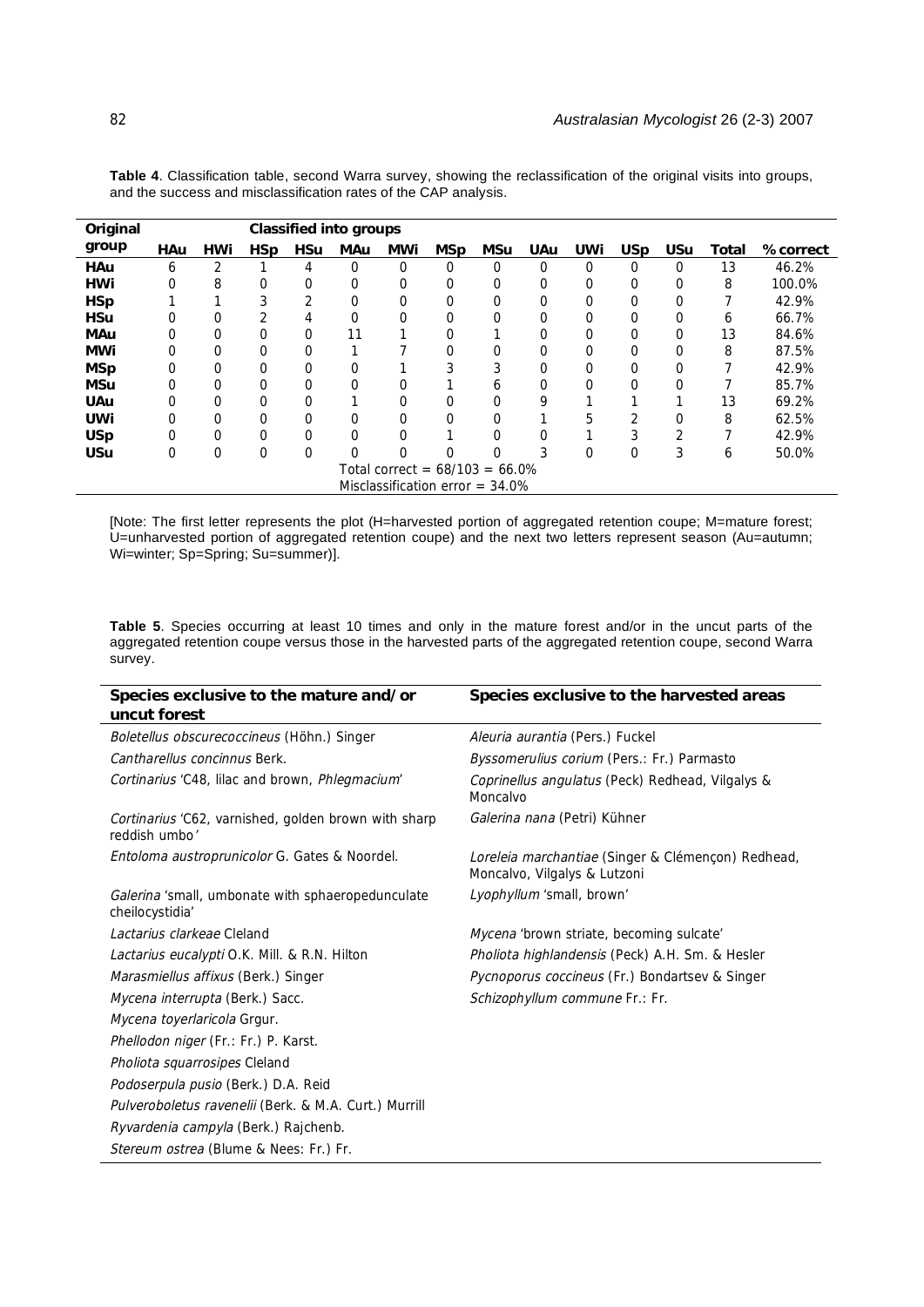### **Discussion**

In the two examples from macrofungal surveys at the silvicultural treatment trials in the Warra LTER in southern Tasmania, there was a large measure of agreement between the PCoA and CAP ordination diagrams. Both techniques succeeded in visualising the separation between the major experimental units but were more limited in separating seasons. The latter result is not surprising, given the arbitrary nature of the boundaries between seasons, the seasons being based upon a contiguous three months' period (Autumn: March-May; Winter: June-August; Spring: September-November; Summer: December-February). However, CAP does more than just provide an ordination diagram, expressed as canonical axes. By incorporating a permutation test, the user can test the null hypothesis of no difference between the macrofungi lists in the sampling units and obtain an exact, distribution-free P-value. In each of the illustrative examples, 4999 random permutations were used, and a P-value of 0.00020 resulted. This is interpreted as meaning that the differences among the macrofungal assemblages in the eight sampling units of the first trial and the 12 sampling units of the second trial are real and not due to chance.

The canonical discriminant analysis procedure applied by CAP maximises the differences among the predetermined structural units and provides a test of significance, unlike nMDS, PCoA, DCA and other unconstrained ordination procedures, where the data are unstructured. Although there may seem to be little justification for use of an unconstrained ordination when the experimental design has a clearly defined structure and one has an explicit multivariate hypothesis to test a priori, Anderson and Willis (2003) argue that there may be additional patterns in the multivariate data cloud that are not detected by CAP. Therefore, they suggest that a robust unconstrained ordination be used in conjunction with the constrained CAP analysis. This recommendation has been followed here, and the similarity between the CAP and PCoA diagrams suggests that CAP is capturing the most important factor influencing the assemblage structure.

In this paper, PCoA was chosen in preference to nMDS to illustrate the unconstrained ordination procedure, as it is an objective method of MDS and is available as an option when using CAP. To compare the results to those from a nonmetric procedure, the first two axes of a three-axes nMDS ordination of the data from the second Warra survey, carried out using Primer 6 (2006), are presented in Fig. 5. The original data matrix is the same as that for the CAP analysis presented in Fig. 3, i.e. presence/absence data were used, not transformed and not standardised, with Bray-Curtis dissimilarities.

In Fig. 5, the separation between the cloud of points for the harvested portion (H) of the aggregated retention coupe and that for the mature forest (M) is very clear, but the overall interpretation of the ordination is muddied by the very wide scatter of the data points for the unharvested portion (U) of the aggregated retention coupe. Aside from being located in more or less the right position, i.e. somewhere between the clouds of points for the other two treatments, there is little else to be learned from this diagram. Seasonal effects are also not revealed, with points for each season being spread over a wide range. Displaying the third axis (not shown here) of the three-axes solution does not add anything further to the interpretation.

## **Some further remarks**

In the first CAP example presented here (see Fig. 1), the spread of the points within the mature forest (M) and within the clearfelled, burnt and sown group (H) appear to suggest that the distances between the observations, and hence the variability, is greater for the control group. However, such a conclusion would be unjustified without carrying out a formal statistical hypothesis test, as the distances displayed on a canonical variates diagram are not Euclidean distances, but Mahalanobis distances (see Legendre and Legendre 1998). That is, the distances between points take account of the variances and covariances of the species. The consequence of this is that differences in dispersion cannot be deduced from how the points are arranged on the axes of a CAP diagram, but must be tested using a formal statistical test. A procedure (PERMDISP2) for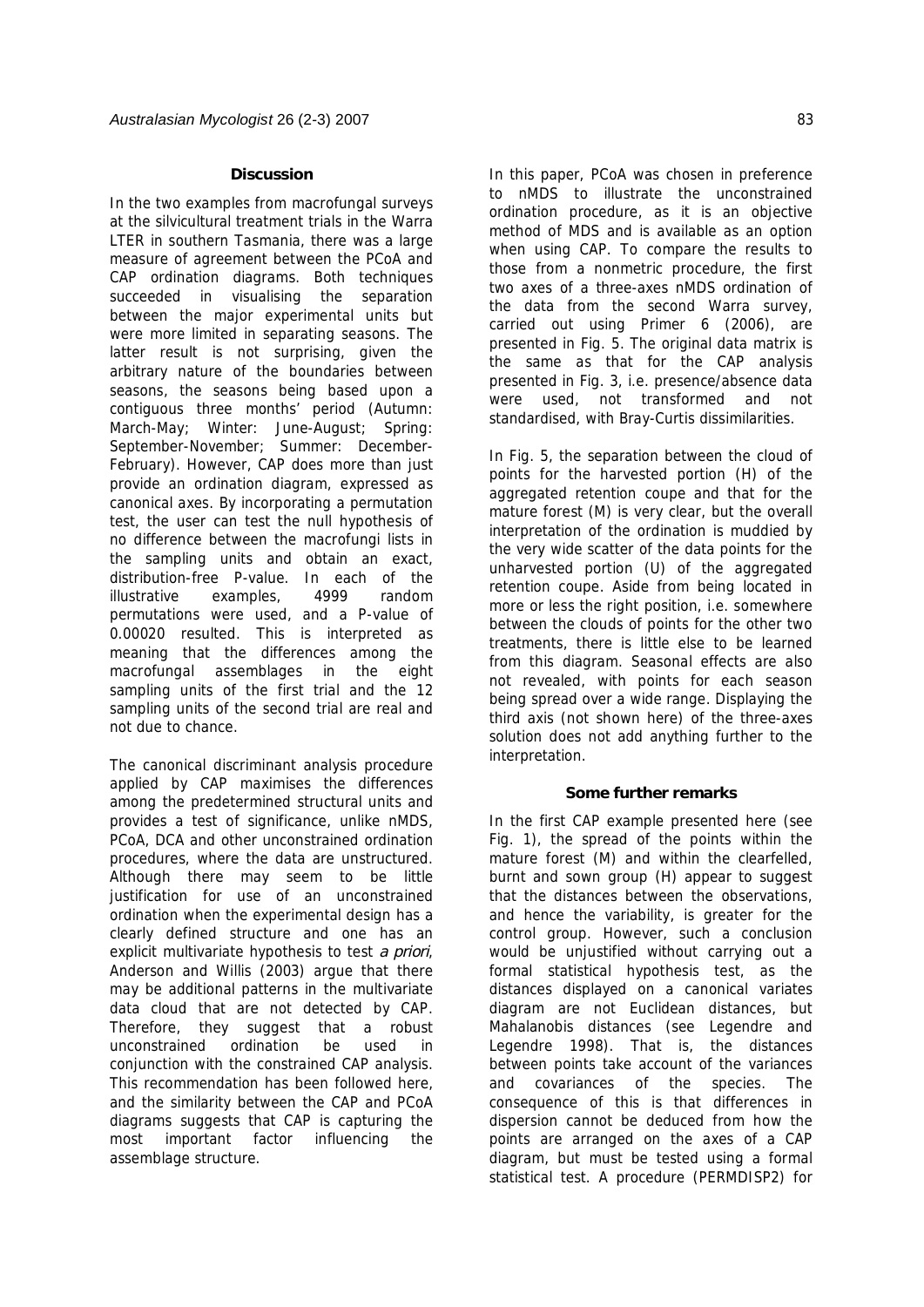

**Figure 5.** Axis 2 vs. Axis 1 of a nMDS analysis of macrofungal data, second Warra survey.

[Note: The first letter represents the plot (H=harvested portion of aggregated retention coupe; M=mature forest; U=unharvested portion of aggregated retention coupe) and the next two letters represent season (Au=autumn; Wi=winter; Sp=spring; Su=summer)].

doing this has been developed by M.J. Anderson, which performs a distance-based permutation test for the homogeneity of multivariate dispersions in groups of unequal sample sizes and is based upon any definition of similarity (such as Bray-Curtis).

CAP is available for downloading as freeware from M.J. Anderson's home page at the University of Auckland. The address is

#### http://www.stat.auckland.ac.nz/~mja/

User notes explaining step-by-step how the programs are used may also be downloaded from that website.

### **Acknowledgements**

I thank Forestry Tasmania for two "small projects" research grants, which enabled the field work for the two studies at the Warra LTER to be carried out. The University of Tasmania provided me with an office and a computer. Genevieve Gates identified the

fungal species and was a constant companion in the field. Prof. Marti Jane Anderson of the Department of Statistics, University of Auckland, contributed some valuable discussions via email.

#### **References**

- Anderson, M.J. & Robinson, J. (2003). Generalized discriminant analysis based on distances. Australian and New Zealand Journal of Statistics **45,** 301-318.
- Anderson, M.J. & Willis, T.J. (2003). Canonical analysis of principal coordinates: a useful method of constrained ordination for ecology. Ecology **84,** 511-525.
- Bastias, B.A., Huang, Z.Q., Blumfield, T. Xu, Z. & Cairney, J.W.G. (2006a). Influence of repeated prescribed burning on the soil fungal community in an eastern Australian wet sclerophyll forest. Soil Biology & Biochemistry **38,** 3492-3501.
- Bastias, B.A., Xu, Z. & Cairney, J.W.G. (2006b). Influence of long-term repeated prescribed burning on mycelial communities